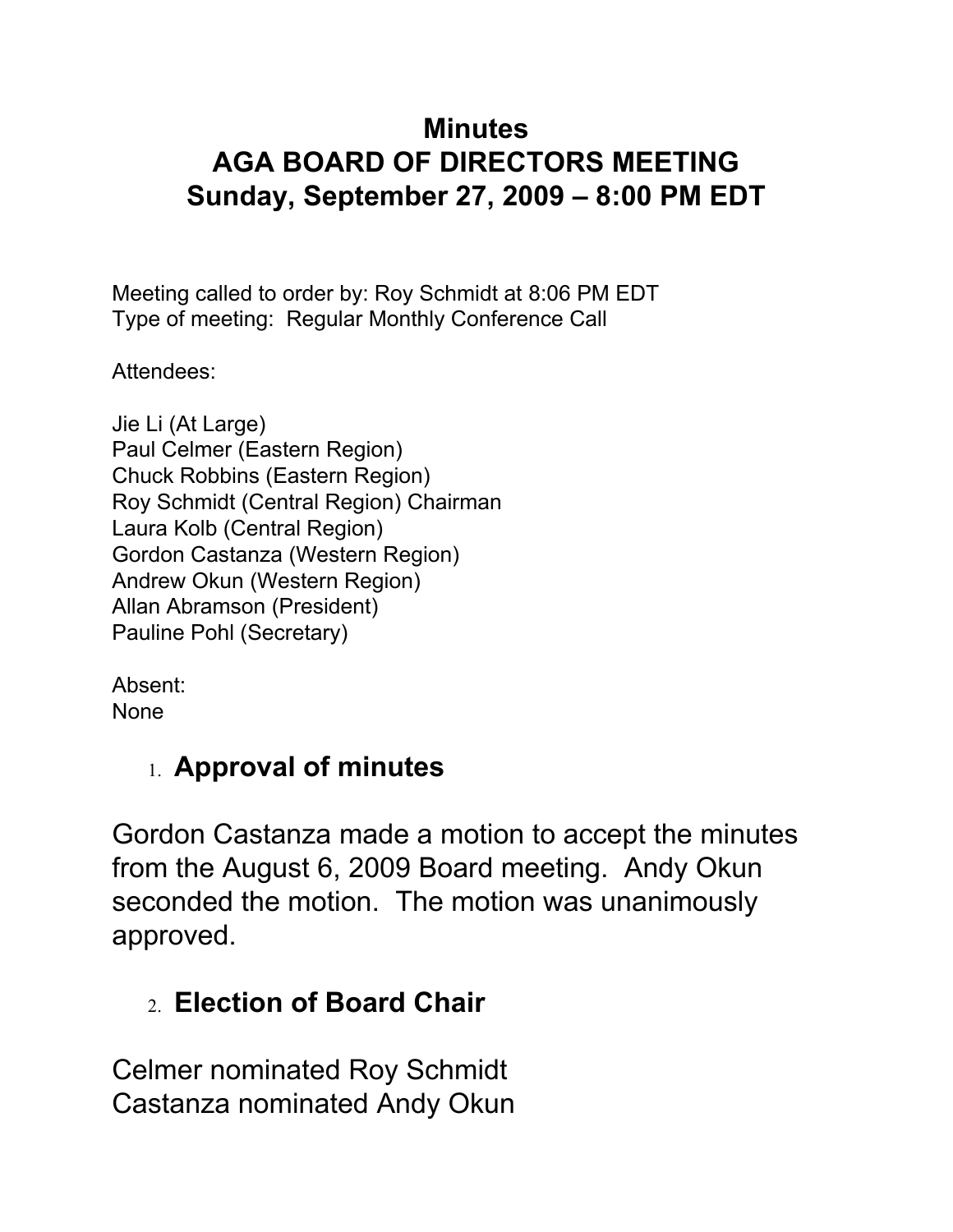Castanza moved that nominations be closed Okun seconded the motion to close nominations Discussion: Okun said he was happy to step aside and have Roy continue as chair. Li asked if one of the nominees has more time to devote to the job. They both said they usually have enough time. Kolb suggested that since Okun seems more opinionated, maybe Roy would be better able to be unbiased.

Okun asked if it would be allowed that a chairman use his position to advance a point of view or position. Robbins said he thinks the chairman should be a facilitator. Roll-call votes:

Jie Li- Okun Paul Celmer - Schmidt Chuck Robbins - Schmidt Roy Schmidt - Schmidt Laura Kolb - Schmidt Gordon Castanza - Okun Andrew Okun - Schmidt Roy Schmidt is the Chairman by a vote of 5-2

# 3. **Call for additional agenda items**

Okun asked for the opportunity to talk about progress on a Los Angeles Congress (under new business)

## 4. **President's report**

a. **Discussion: One year continuous membership policy**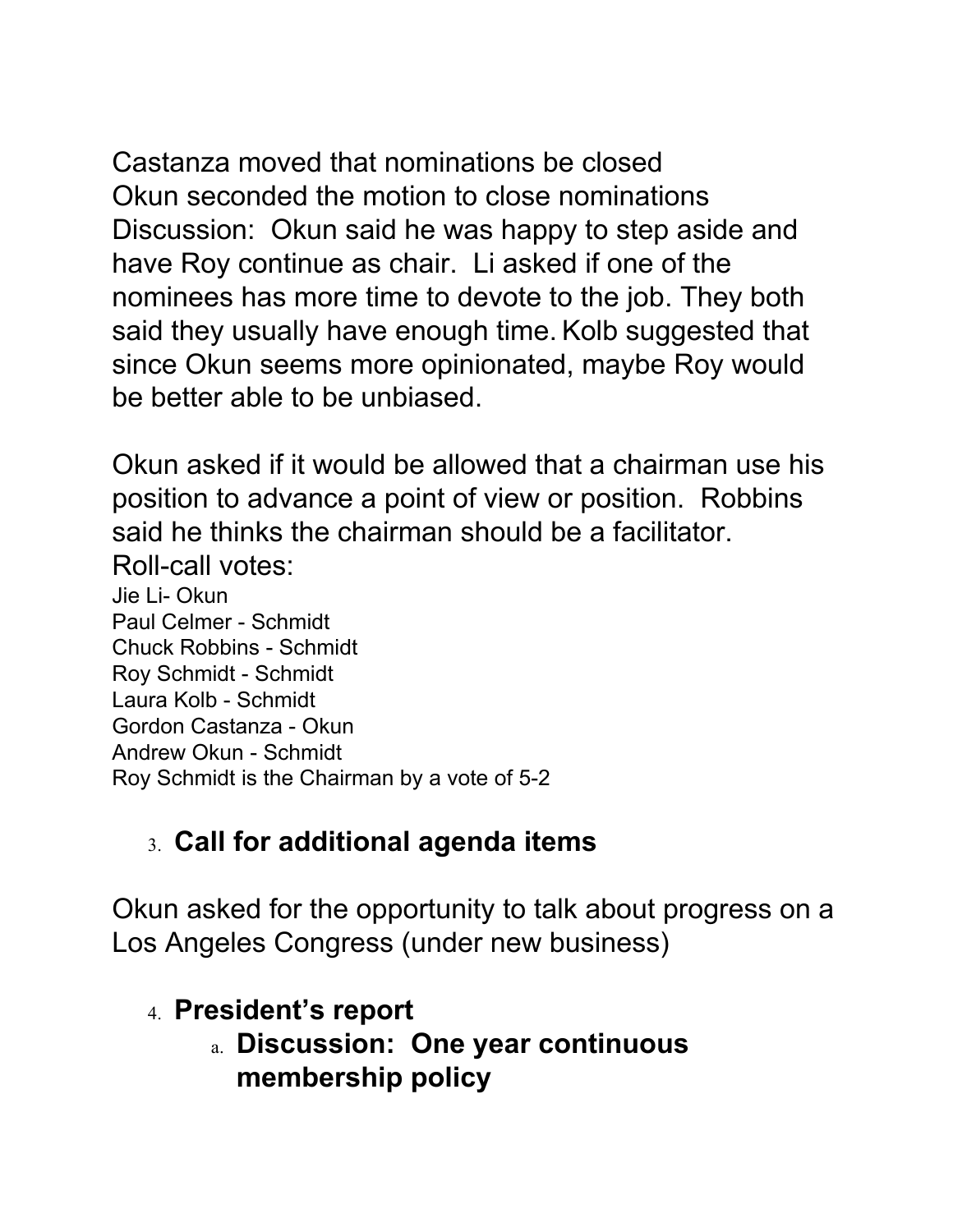Abramson asked the Board to discuss the following options for implementing the continuous membership policy for international representation.

Option A: Change youth membership expiration dates to the first of the month following their birthdays. Having AGA membership expire just after a birthday could make it easier for youth/parents to remember to renew their memberships on time.

Option B: Create a "youth-time" membership category. A one-time payment covering the years up to the 23rd birthday could be offered at a 20 or 25% discount to encourage participation.

Option C: Provide for a 30 day grace period after membership expiration. If renewal is received during this period, then membership would be deemed "continuous".

Option D: Find out why some/many members have not been receiving the automated renewal reminders, and fix the problem. The expectation is for members to receive two or three electronic reminders prior to their expiration dates.

Option  $E$ : Add a check box to the website authorizing automatic membership renewal by credit card (this would apply to all forms of membership.)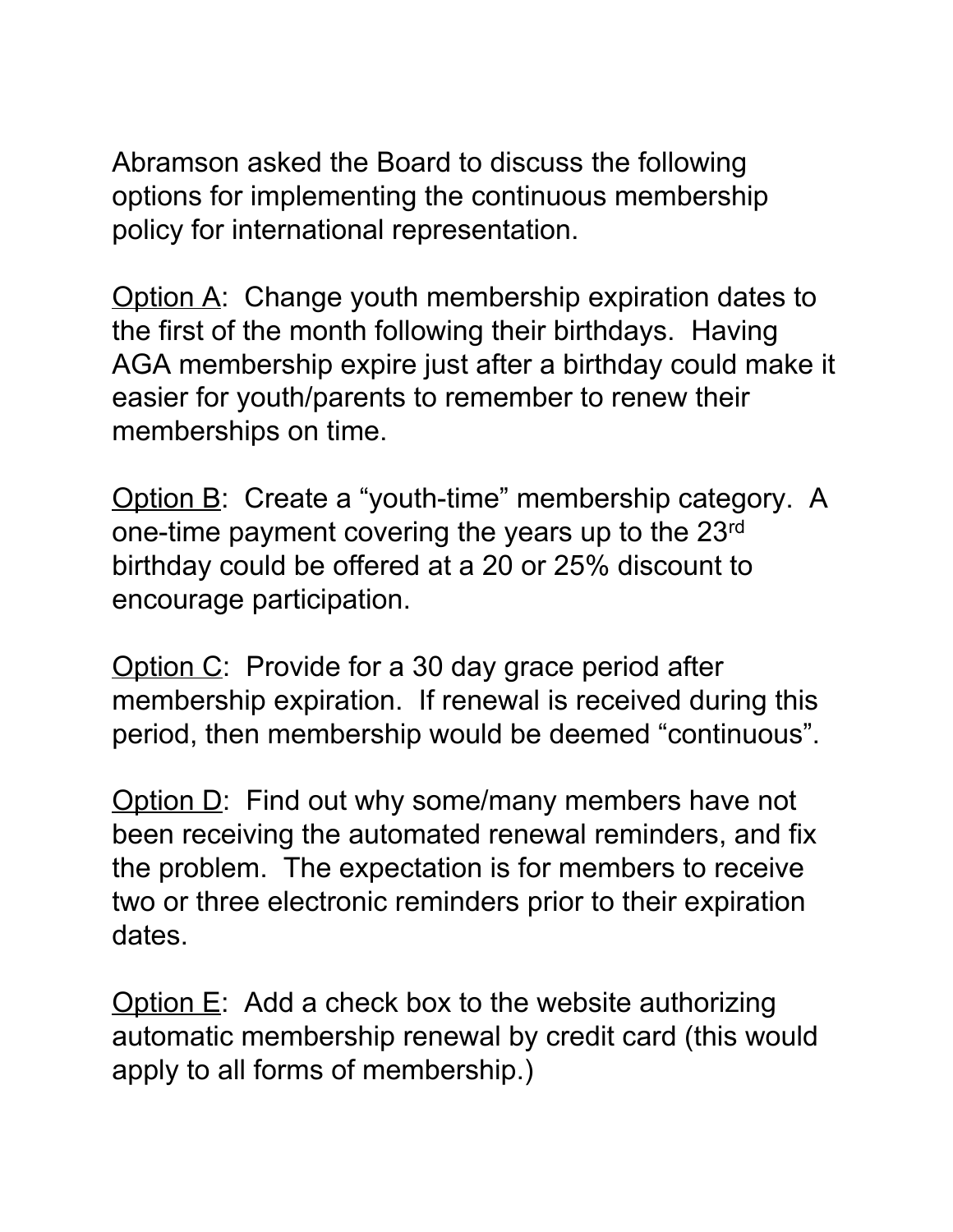Option F: Credit renewal dates from the date of postmark, tournament date if renewed at a tournament, or the date of electronic submittal, not the date of AGA processing. This would eliminate any breaks in membership due to AGA processing times.

Abramson said he is against having a grace period, but he would like to make some arrangements to help youth members keep their memberships current. He thinks Option B is attractive, because it will eliminate problems with youth members losing their eligibility to compete.

Robbins said he thinks membership changes need to be approved at the assembly level, but he likes the idea of Option B perhaps with a discounted rate for the extended period. Castanza also thinks this is a good approach. There was a general consensus that this is a good idea. Abramson said he will attempt to get this implemented before next summer.

Abramson asked if the Board is in favor of also making youth memberships renewed on the first of the month following their birthdays. Robbins suggested that Abramson should ask Sam Zimmerman whether that would be too much effort to implement before making any decision on that.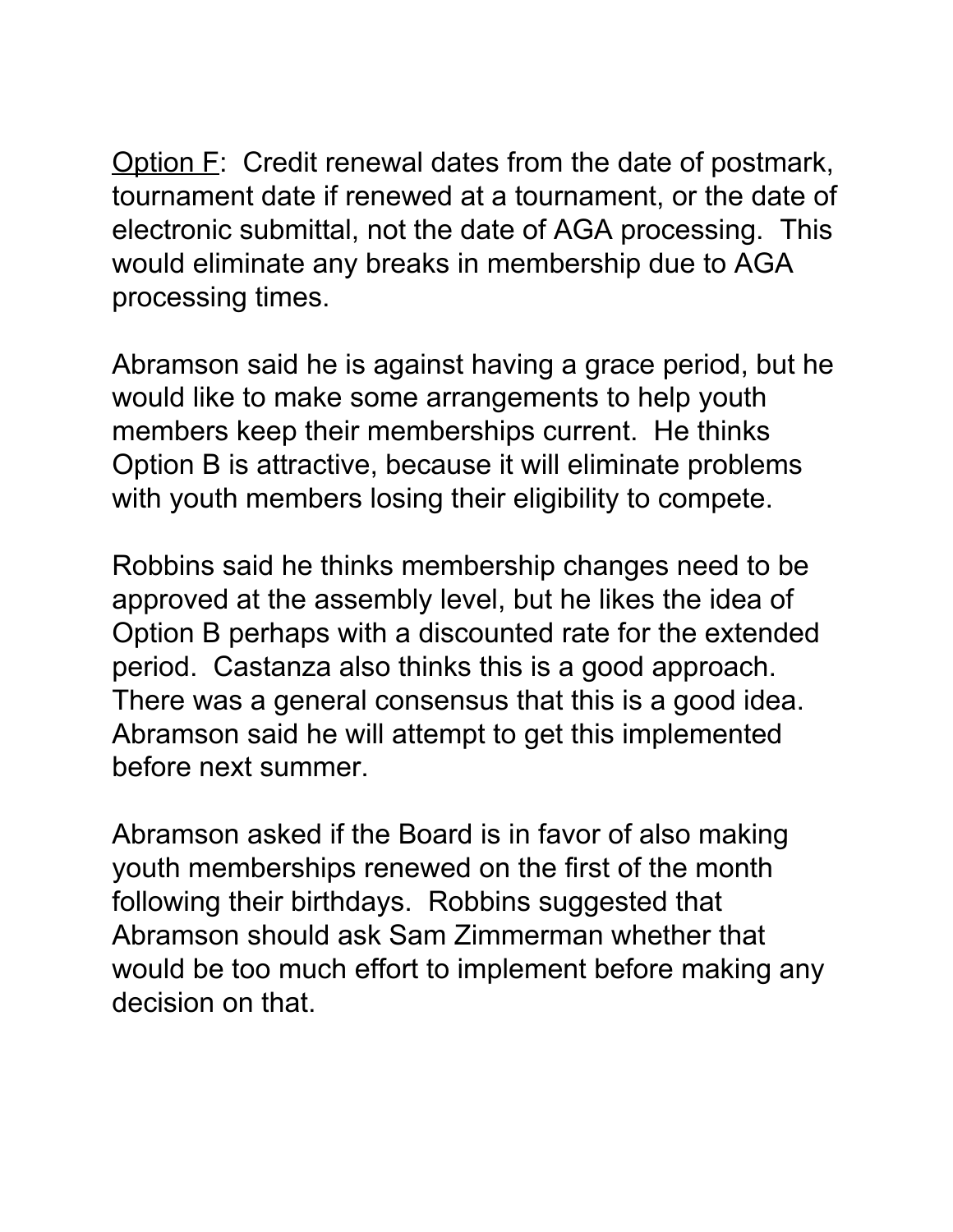Abramson reported that the renewal notices have not been going out as usual because of the web site change. Robbins said that Jon Hilt was fixing this problem this week, and that reminders will go out 90, 60, and 30 days before expiration, and once after expiration.

Castanza asked how we would handle Option E, the automatic renewals if the credit card on file is past its expiration date. Abramson said an e-mail would go out reminding people to update their card information. Schmidt said he is concerned about securing the credit card information. Robbins said it would take a few days of programming to implement, but given enough time they could offer automatic credit card renewals.

Option F: Abramson is in favor of using postmark dates and tournament dates for crediting the renewal. Okun and Robbins also are in favor of that. It was noted that Phil Waldron was against adding to his workload in trying to determine dates of membership. Schmidt said it was an administrative issue and not a policy issue, and it would not result in any extra work for Waldron. He would simply go by the information Sam Zimmerman sends him to determine eligibility.

Okun said he would be in favor of allowing youth to renew even after a lapse without it affecting their eligibility to compete. Robbins said he thought we had allowed first time youth members to be exempt from the one-year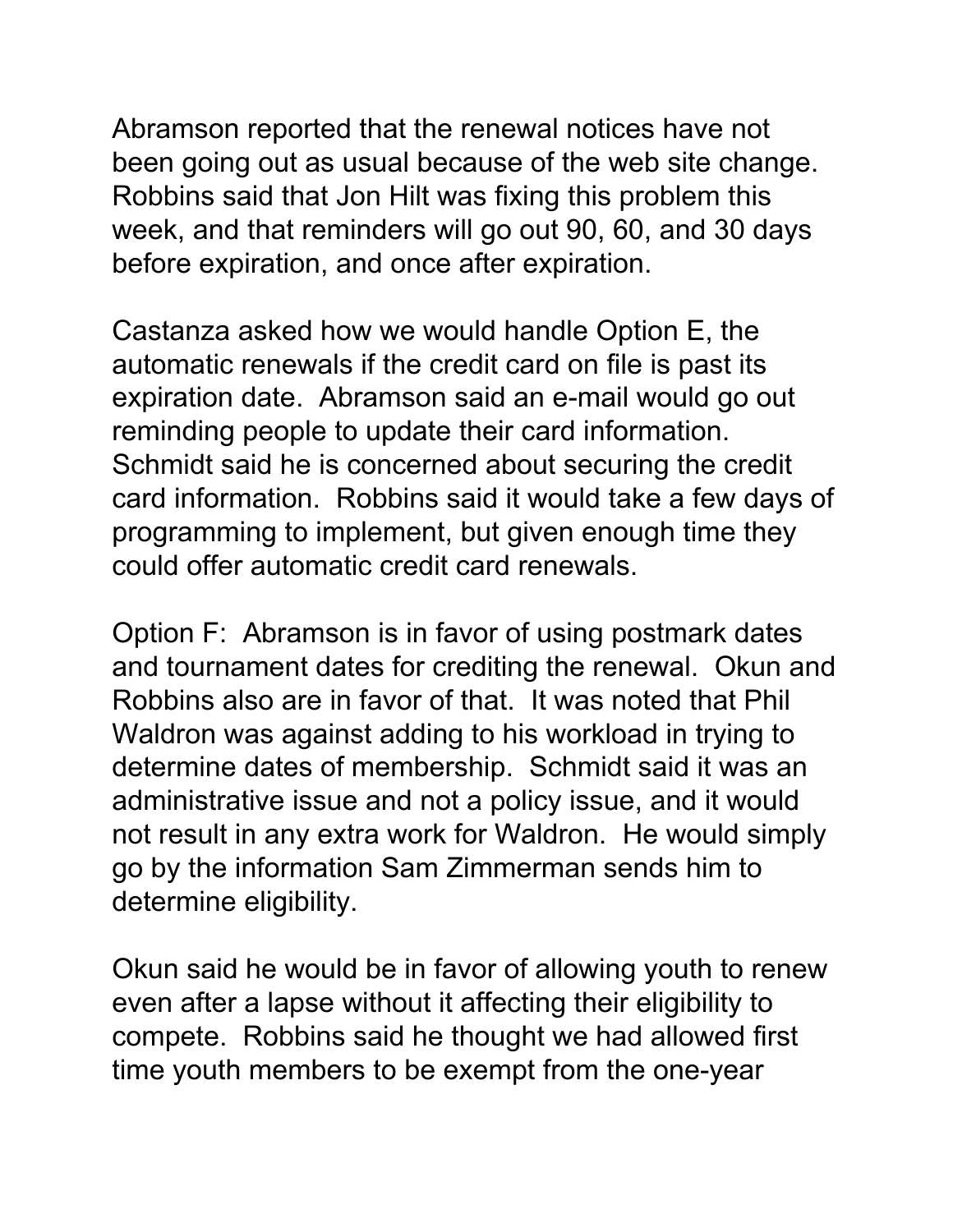continuous membership. Abramson said he thought that was a special case and if we want to make that a permanent policy, it would have to be voted on. Abramson said he will contact Waldron to ask if he agrees that it worked out this year and will report back. If it worked out this year, Abramson will suggest waiving the one-year continuous membership for first-time youth members. Okun suggested voting through e-mail to speed up the process so we wouldn't have to wait for the next regular Board conference call.

### b. **Information item: Thank you note from None Redmond**

Abramson relayed a message from None Redmond to the Board thanking them for their support of the Redmond Cup this year at the Congress.

# c. **Information item: Milton Bradley**

Abramson has been having conversations with Milton Bradley about his book and about recognizing long term members. Bradley responded that he is frustrated and disappointed with the AGA for not wanting to recognize long term members with reduced or complimentary memberships. Abramson said he will share Bradley's emails with the Board for their consideration.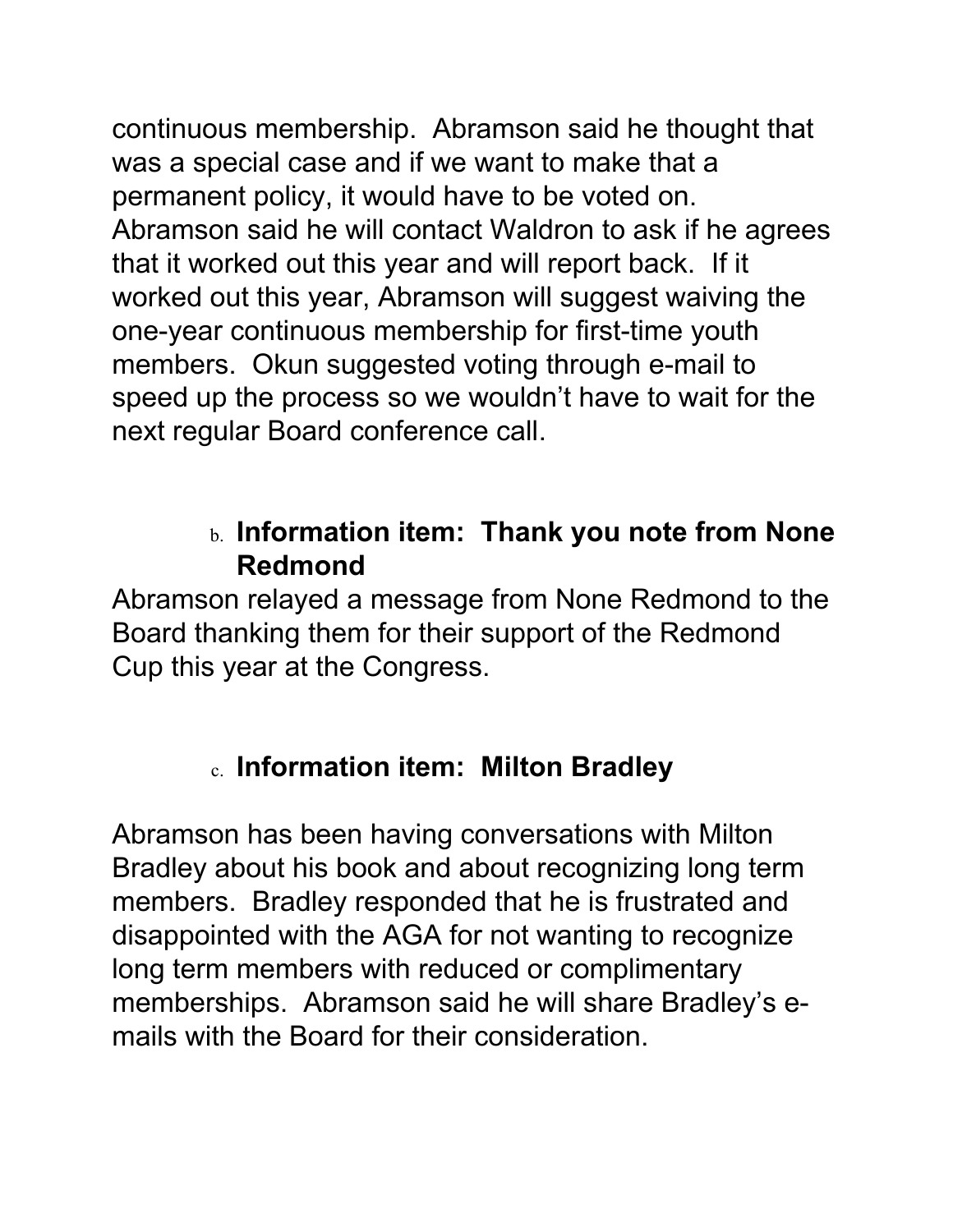### 5. **Old Business** a. **Continuous membership**

There was discussion of this at the last meeting. Schmidt said that the continuous membership policy is in effect unless there is a motion to change it. Okun said he continued to be against the continuous membership requirement but that, with the exception of the youth players where Allan was working on a change, it had been fully discussed at the last board meeting, and unless some other board members had modified their opinions, the question seemed closed as to adult members.

# b. **Status reports** i. **Congress MOA revision**

Abramson said there was an extensive e-mail exchange discussing the relationship between the AGA and the professionals. The Congress directors were concerned that if the AGA gets too involved, the budget could get out of control. Abramson said he would make clear that any requirements imposed by the AGA would have to be within the budget or the AGA would unilaterally pay the difference. Abramson said how the professional relationships are handled has a long-term effect on the AGA and needs to be addressed. Okun asked if the MOA would apply to the 2010 Congress and Abramson said absolutely yes. Okun is concerned that the organizers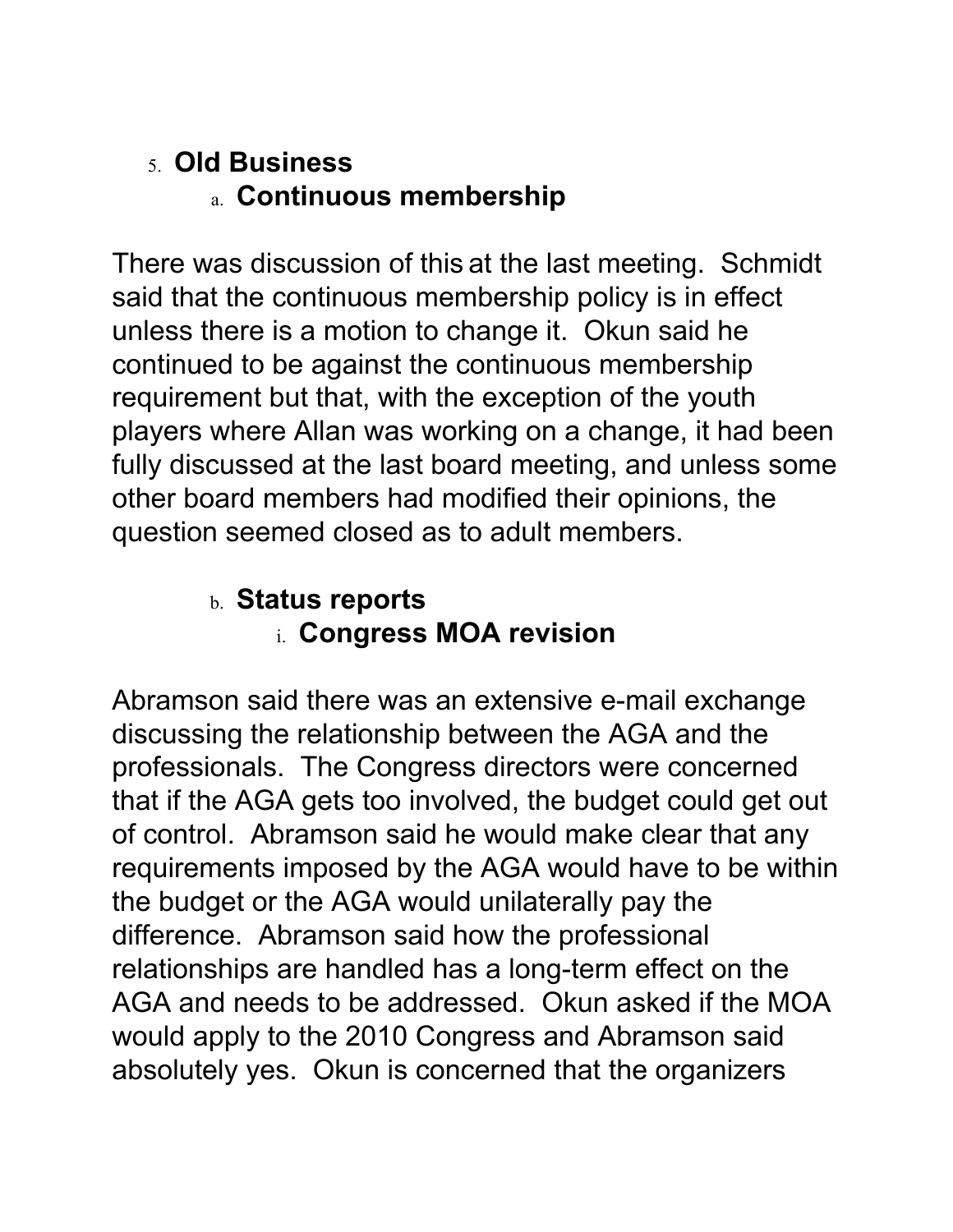may not appreciate the changes. Celmer wondered what would happen if the Congress organizers refuse to sign the MOA. Abramson said in the future the MOA should be signed a full year in advance. Abramson said he will circulate an updated MOA to the Board for their review.

## ii. **Rank certificates**

Abramson said there have always been roadblocks in the way of providing rank certificates. The current issues are who is going to do the work and what algorithms will be used to determine ranks. Abramson said that we need an open source program so we can move forward in establishing the rank certification system. He said he hopes to make progress over the next month or so. Okun said this is an important issue to him.

Okun asked if there is an AGA policy on intellectual property. Robbins agreed that there should be a written policy. Robbins said that he thinks this should be included in the Congress MOA so that the future AGA store can sell items with various AGA logos, etc. Abramson said he would refer this item to the policy and governance committee.

Okun suggested that when we have established ranks for members we might offer colored belts. Abramson said he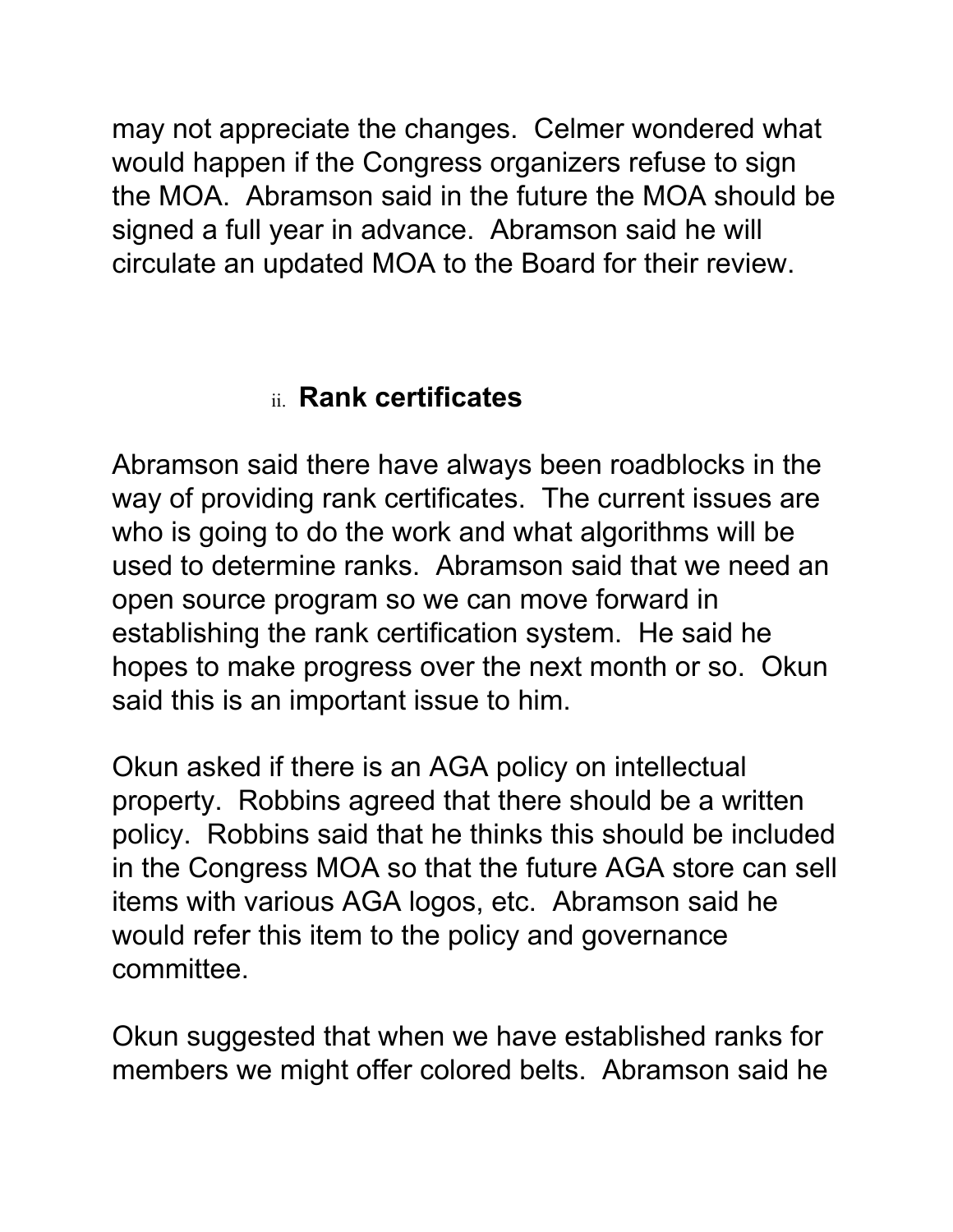likes the idea. Children especially would like them and the belts may help publicize go to non-players who know about the belt system.

### 6. **New business**

### a. **Volunteer report cards**

Schmidt said this issue arose during discussions at the Congress where Chris Garlock said he makes sure volunteers are qualified. Celmer said a volunteer thank you system is needed more than a volunteer report card. Celmer said word of mouth recommendations are good for making sure volunteers are qualified, but he is more concerned about retaining good volunteers through recognition.

Schmidt said this is a delicate issue, because we don't want to discourage people from volunteering. Abramson said he agrees with Celmer that we need to positively reinforce our volunteers and encourage volunteering rather than discourage volunteers. He thinks we should not talk about report cards at this point because we don't have a surplus of volunteers.

Schmidt said report cards don't necessarily have to be negative. It is an opportunity to recognize volunteers in a positive manner. Abramson said he is in favor of encouraging volunteers and not doing anything to discourage them. Schmidt suggested a volunteer of the